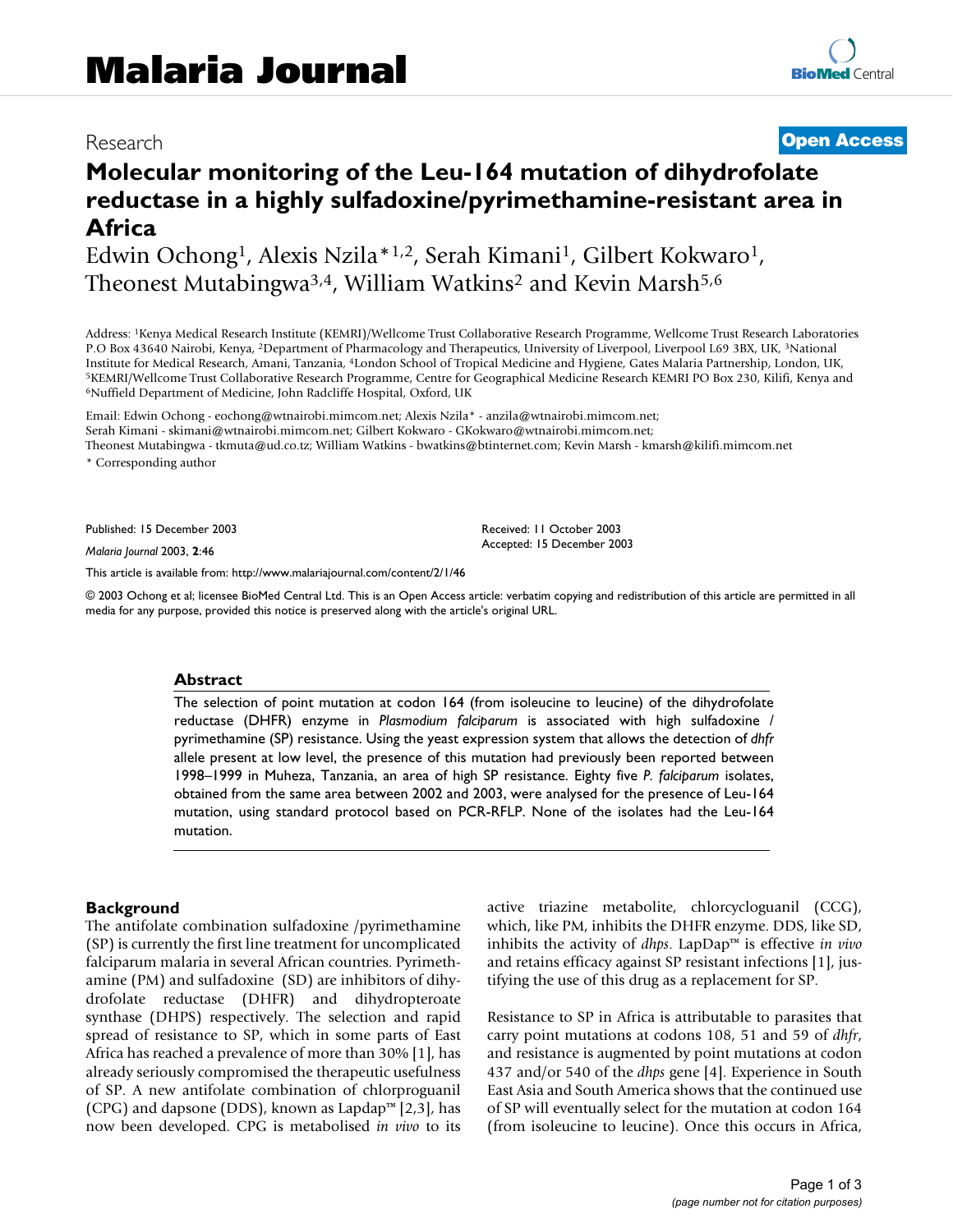parasites will become highly resistant to SP. This study shows that the selection of this Leu-164 mutation will also render the new antifolate combination CPG/DDS ineffective [5]. Therefore, the occurrence in Africa of this mutation would compromise the useful therapeutic life (UTL) of the new antifolate combination CPG/DDS.

Although SP has been widely used in Africa, the Leu-164 mutation has not yet been reported using standard protocols for the detection of this point mutation in *dhfr* (PCR-RFLP and sequencing). For instance, a study carried out on isolates collected during CPG/DDS trial in 1999, in Usambara Mountains, Tanzania, did not detect the 164-Leu using PCR-RFLP [[6](#page-2-1)]. However, by using the yeast complementation approach, which is based on the expression of plasmodium *dhfr* genes in yeast cells followed by the selection of cells expressing highly resistant alleles, Hastings and co-workers [\[7\]](#page-2-2) have reported the presence of the Leu-164 mutation in three SP resistant isolates collected between 1998–1999, from Muheza, Tanzania – an area with a high level of resistance resistance to SP [1]. This finding indicates that parasites carrying *dhfr* alleles with the Leu-164 mutation exist in Africa. As a consequence, the UTL of the new combination CPG/DDS could be very short.

Although the level of SP resistance is high in Muheza, this drug is still used as the first line treatment because of the lack of affordable alternative antimalarials. Under these conditions, one would expect the selection and spread of parasites carrying the Leu-164 mutation under SP pressure, if this mutation conferred a biological advantage. Treatment-mediated selection of the mutation would be expected to raise the gene frequency to the point where the *dhfr* alleles can be detected in Muheza using standard protocols.

With this in mind, the presence of the Leu-164 mutation are being monitored in isolates collected at Muheza from 1999, the year the Leu-164 mutation was detected in this area, using the yeast cell complementation technique. In this paper, are presented the results of the analysis of 85 recent isolates collected randomly from children suffering from uncomplicated malaria at Muheza Designated District Hospital, Tanzania, between October 2002 to January 2003.

# **Materials and Methods**

Patients were children under five years of age. Parent/caretakers had given written informed consent to participate in a separate on-going study assessing the effectiveness of combination therapies of SP+amodiaquine, artemether/ lumefantrin and artesunate + amodiaquine. Approximately 50 µl of blood from the finger-prick, collected on day 0 before treatment, were spotted onto filter paper, airdried and stored in plastic bags with silica gel at ambient temperature until PCR analysis. The preparation of parasite genomic material and the detection of point mutation at codon 164 of *dhfr* were carried out as described elsewhere [\[8\]](#page-2-3). Briefly, a small piece of blood-impregnated filter paper was snipped and put in a 0.5-ml microcentrifuge tube containing 150 µl of absolute methanol for 15 min at ambient temperature. Thereafter, the methanol was poured off and the paper was allowed to dry. Fifty microliters of sterilized water was then added to the tube, which was heated at 95°C for 15 min in a PCR machine. Following centrifugation (13,000 rpm [revolution per minute], 2 min), 2.5 to 5  $\mu$  of the solution was used as the template for PCR analysis.

# **Results and Discussion**

The results show that none of these isolates had mutation at codon 164 of *dhfr*.

The number of isolates that were analysed is not representative of the whole population of the parasites in this area, but if this mutation is selected as the result of SP use, then 4 years after the detection of the Leu-164 mutation by yeast complementation technique, one might expect to detect it by PCR-RFLP in randomly selected isolates: this is not the case. In a similar study carried out recently on 277 isolates collected from several malaria endemic areas in Africa, the Leu-164 mutation was not detected using the standard PCR-RFLP protocol, in agreement with the findings reported in this paper [[9](#page-2-4)].

A possible explanation of these observations is that the Leu-164 mutation detected by the yeast complementation techniques may only represent normal and baseline polymorphism of the *dhfr* gene, and that this mutation does not confer any selective advantage to the African parasite. Thus, the low fitness of DHFR enzyme carrying the Leu-164 mutation could explain the failure to select this mutation. Therefore, the selection of the Leu-164 mutation in South East Asia and South America may indicate that parasites from these areas developed compensatory mechanisms to make up for the low efficiency of DHFR enzyme. One of the most interesting explanations for the selection of the Leu-164 mutation has come from a microsatellite study carried out on isolates from South East Asia. Contrary to the case with isolates carrying Asn 108, Ile 51 and Arg 59 mutations, those harboring the Leu-164 mutation have derived from a single origin. This "single parasite" has spread in South East Asia as a result of drug pressure [10]. If the African parasites that carry the Leu-164 mutation currently lack this putative compensatory mechanism, this would explain why the Leu-164 mutation has not yet been detected by standard methods. However, if such parasites were to be imported into Africa while SP or CPG/DDS is still in use, then the parasites would spread